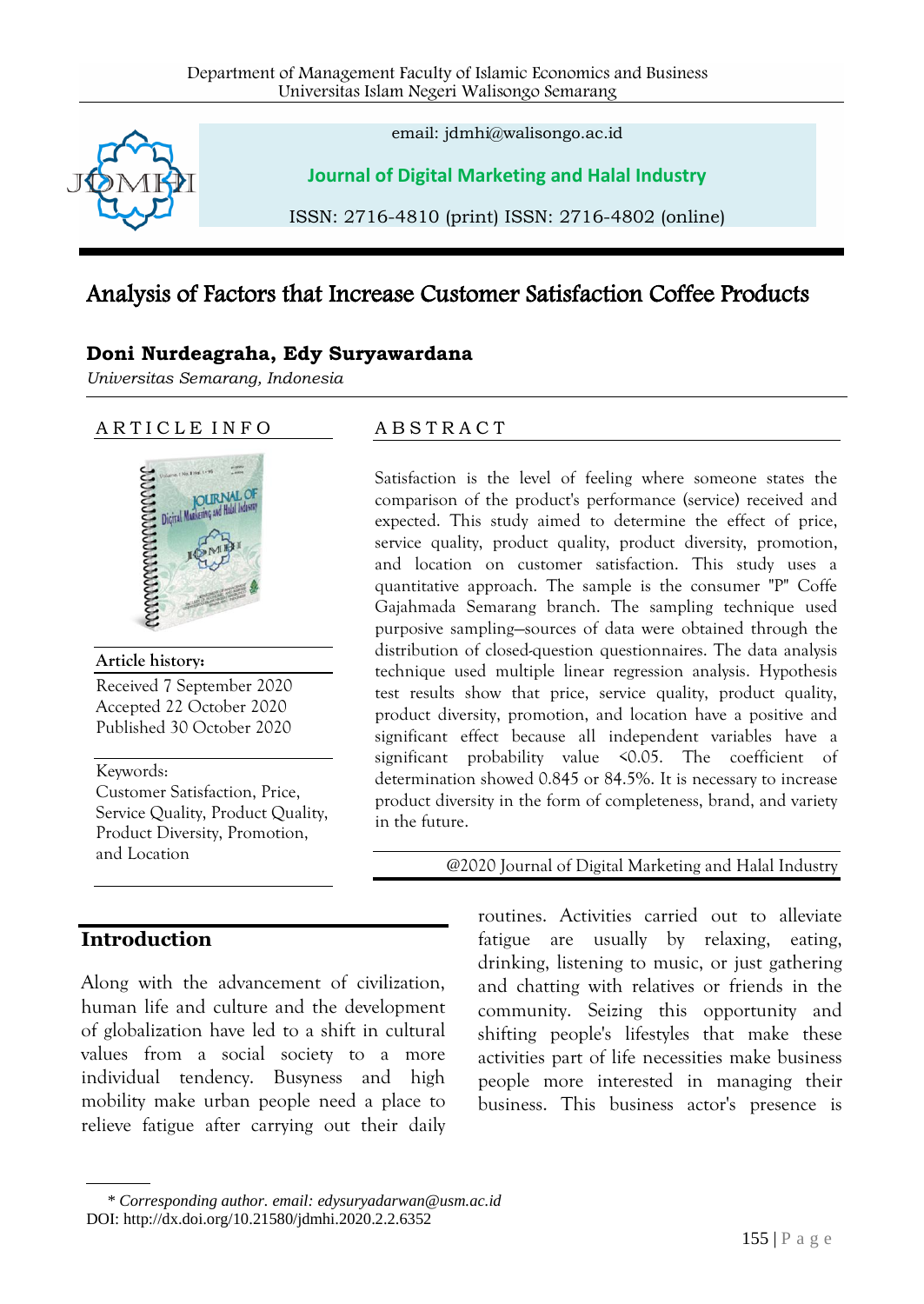considered to be the most following the current trend and lifestyle of urbanites.

In facing an increasingly fierce business competition, especially competition from similar companies, companies are increasingly required to move faster in terms of attracting consumers. Companies that apply the concept of marketing need to pay attention to consumer behavior and the factors that influence their purchasing decisions in the marketing efforts of a product. In the image, one way to achieve company goals is to know what the needs and desires of consumers or target markets are and provide the expected satisfaction more effectively and efficiently than competitors (Kotler, 1996).

One of the service products that feel the tight competition in service companies today is the Coffee Shop business. A coffee shop in Semarang has become a daily sight, especially among college students and students. Various names and types of food and drinks are offered from traditional to modern, which is what is happening in the new era of the coffee shop generation. It is undeniable that student and student life in Semarang cannot be separated from the nightlife from hanging out in cafes, hanging out, clubbing, and others, which all form into one community and become the embodiment of a modernization culture.

A local company engaged in selling coffee drinks in Semarang is "P" Coffee, a coffee shop located in Jalan Gajah Mada, Semarang, and was founded in 2013. "P" Coffee is a coffee shop that is open 24 hours a day. "P" Coffee provides coffee drinks for visitors at competitive prices and is equipped with a variety of other food and beverage menus.

Also, to increase convenience for its customers, "P" Coffee provides a wifi facility for customers who want to access the internet. The hope of "P" Coffee by providing complete facilities and facilities and attracting customers is an increase in the popularity of "P" Coffee, which in turn will have an impact on increasing sales of "P" Coffee. However, in reality, the opposite can be seen in the decrease in coffee per-piece sales each year. There was a significant decrease from 2014 to 2015, amounting to 2,817 per piece. This data indicates that the "P" coffee is experiencing severe problems, so that it needs to be fixed as quickly and as possible. In this case, the service strategy and price provisions applied by the "P" coffee do not meet consumer desires, making consumers feel dissatisfied. The data above is also supported by data on consumer complaints "P" coffee Gajah Mada Semarang. The following is the data on consumer complaints "P" coffee Gajah Mada Semarang 2016:

| Table 1. Table of Consumer Complaints "P" Coffe |  |
|-------------------------------------------------|--|
| Gajah Mada Semarang                             |  |

| No | Aspect                                                             | complaints | $\%$ |
|----|--------------------------------------------------------------------|------------|------|
|    | 1 The price is too high                                            | 60         | 24%  |
|    | 2 Coffee quality is lacking                                        | 35         | 14%  |
|    | 3 The less large parking area                                      | 27         | 11%  |
|    | Lack of payment facilities using a<br>debit                        | 10         | 4%   |
|    | 5 Lack of coffee variants                                          | 34         | 14%  |
|    | The comfort for consumers is not                                   |            |      |
|    | 6 paid attention to because the place<br>is narrow                 | 12         | 5%   |
|    | Barista service is not satisfactory to                             |            |      |
|    | consumers                                                          | 40         | 16%  |
| 8  | The cleanliness is lacking because<br>there are lots of mosquitoes | 15         | 6%   |
| Q  | There are still many people who<br>don't know about "P" coffee     | 17         | 7%   |

Source: Consumer "P" Coffe Gajah Mada Semarang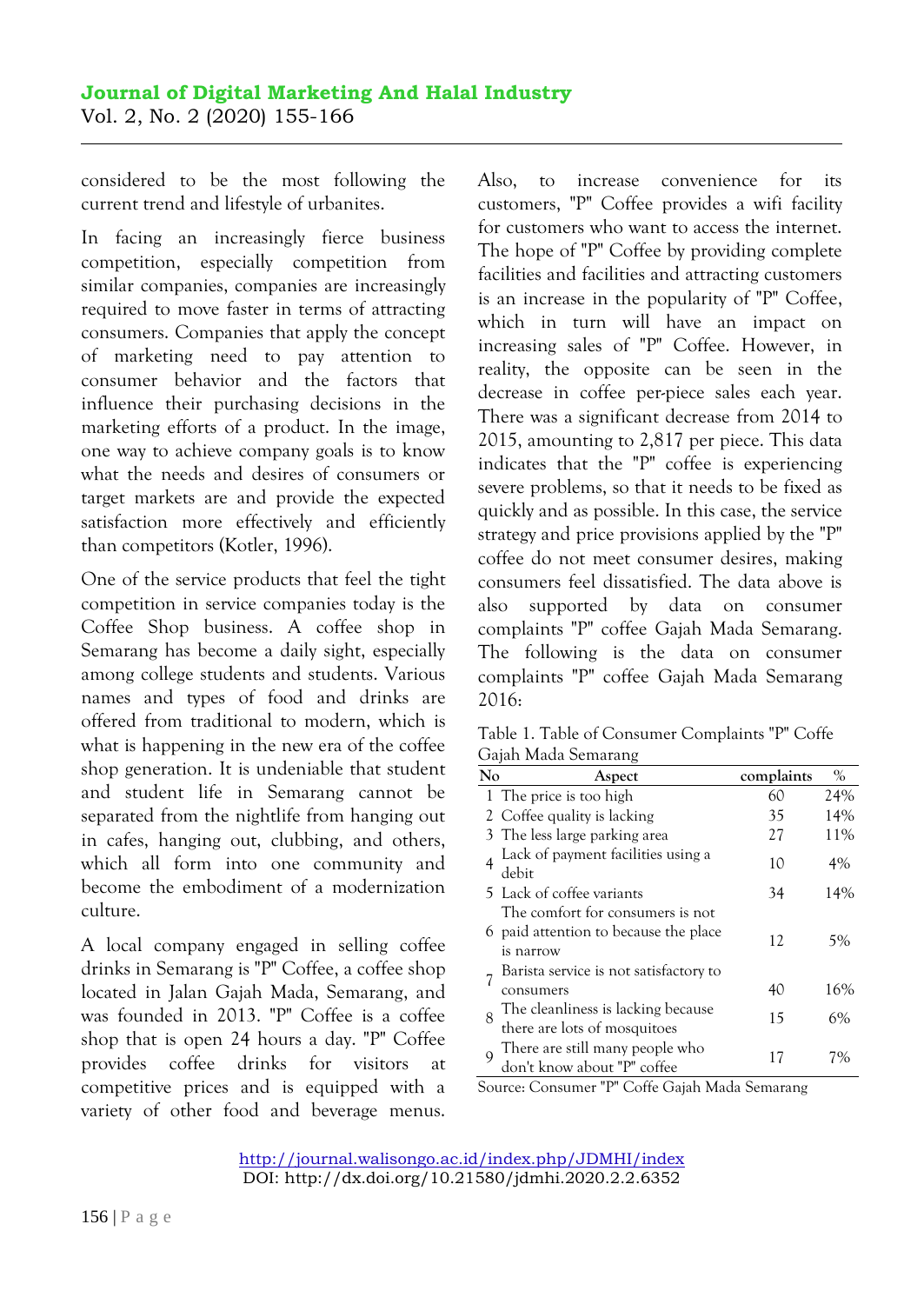Based on Table 1 above, the total number of complaints above is a total of 250 complaints. The protests above are dominated by various things, namely (1) high price, (2) unsatisfactory barista service, (3) lack of coffee quality, (4) lack of coffee variants, and so on.

According to Kotler and Keller (2010), price is the amount of money exchanged for a product or service. Furthermore, price is the sum of all the value consumers exchange for the number of benefits by owning or using a good and service. Price is a determining factor influencing purchase choices, and this is still a reality in third world countries, among low social groups, and daily staples. According to Assegaf (2009), service quality is an economic activity that produces or produces time, place, form, and psychological needs or needs. From the above opinion, it can be concluded that service quality is a level of ability (ability) of the company in providing everything that the customers expect in fulfilling their needs.

According to Kotler and Keller (2010), product quality is one factor determining the level of consumer satisfaction after purchasing and using a product. The resulting product planning must be following the needs of consumers. Also, the resulting product must reflect good quality. According to Kotler and Keller (2009), product diversity is a collection of all products and goods offered for sale by a particular seller. The variety of products produced by a company includes the width, length, depth, and consistency of the product mix (Kotler and Keller, 2009). Width, i.e., it refers to how many different product lines the company sells. The length refers to the total number of products in the mix. Depth refers to the number of variants offered by each product in that line, and the consistency of the

product mix refers to how closely the various product lines are related to the end-user. This product diversity can work if the company is innovative in creating new products or variations on its products. Companies do all these things to increase consumer purchases because consumers tend to choose diverse and complete products. According to Buchari Alma (2006) are: Promotion is a type of communication that provides explanations and convinces potential consumers about goods and services to get attention, educating, reminding, and convincing potential consumers.

Based on the background mentioned above, the problems faced by "P" Coffe show that the level of consumer satisfaction has decreased, as evidenced by the many complaints about price, quality of service, quality of coffee, lack of coffee variants, promotions, and locations. The impact of these consumers' dissatisfaction affects decreasing the number of coffee sales per-piece. This study aims to identify the effect of price, service quality, product quality, product diversity, promotion, and location on customer satisfaction.

## **Literature Review**

### **Price**

According to Swastha (2009), price is the amount of money (plus some items if possible) needed to get a combination of goods and their servants. Usually, marketers set prices for a variety of:

- 1. Specific goods/services that are the object of the transaction
- 2. Several complimentary services
- 3. Benefits of satisfying the needs given the product in question.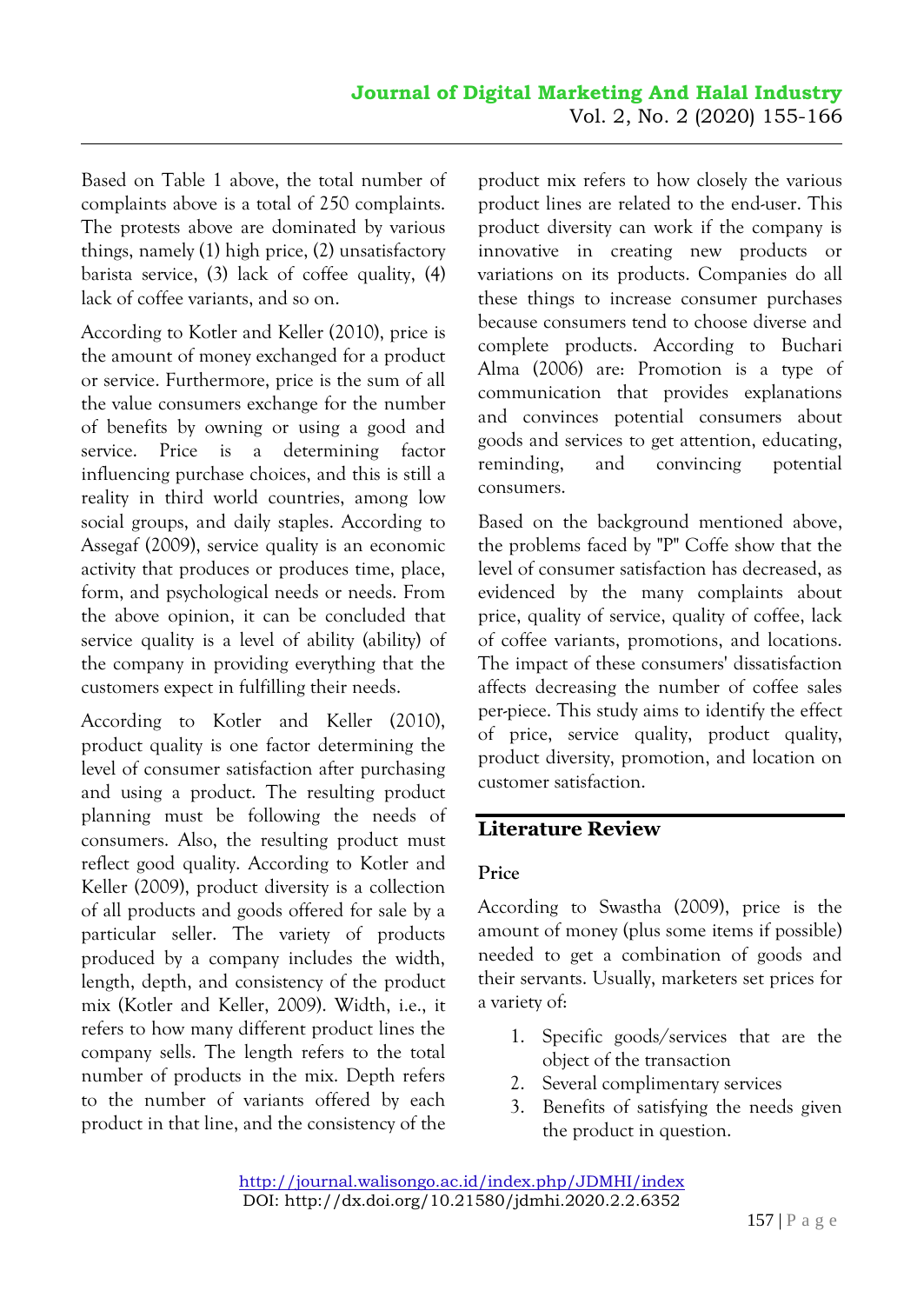#### **Journal of Digital Marketing And Halal Industry**  Vol. 2, No. 2 (2020) 155-166

So from the above opinion it can be concluded that price is an essential part of the marketing mix used to obtain goods or services and use it for a certain amount of money. Pricing is always a problem for every company because fixing this price is not the absolute power or authority of an entrepreneur. With pricing, the company can create sales revenue from the products it produces and markets. The role of price fixing will be significant, especially in increasingly intense competition and limited demand developments. The price is substantial, especially to maintain and improve its position in the market and increase sales and company profits.

The objectives of pricing, according to (Rahman, 2010) include the following:

1. Income-oriented goals

Most businesses are revenue-oriented, with only non-profit or public service companies focused on the break-even point.

2. Capacity-oriented goals

Several business sectors usually synchronize supply and demand and utilize maximum production capacity.

3. Customer-oriented goals

Usually, the pricing given is quite representative by accommodating all types of customers, market segments, and purchasing power differences. You can use a system of discounts, bonuses, and others.

### **Service quality**

Quality is a company's weapon to win the competition, but almost all companies, especially companies engaged in services, strive to produce the same rate. For this reason, quality is not the only effective way a company takes to be able to compete with its components. According to the American Society For Quality Control, quality is the overall characteristics and characteristics of a product or service in terms of its ability to meet current needs determined or latent (Lupiyoadi, 2016).

According to Parasuraman et al. in (R, Puspitasari, Susanty, Andini, & Rumita, 2020) service quality is a concept that is difficult to see and blur, so there are often errors in determining the nature of quality as goodness or luxury or business or weight. Service quality is a concept that accurately represents the essence of the performance of a service, namely the comparison to reliability (excellence) in-service encounters made by consumers. Service quality is described as a form of attitude resulting from a comparison of customer service quality expectations with its perceived customer performance.

Parasuraman et al. in (R, Puspitasari, Susanty, Andini, & Rumita, 2020), revealed three service characteristics that must be observed to understand the concept of service quality, namely:

1. Service is intangible (intangibility) because the form of service is the performance of an object, so the density and uniformity of manufacturing specifications are often not realized in one unit. Generally, services cannot be counted, measured, stored, felt, and proven to increase sales as a guarantee of quality. Given the nature of its non-existence, service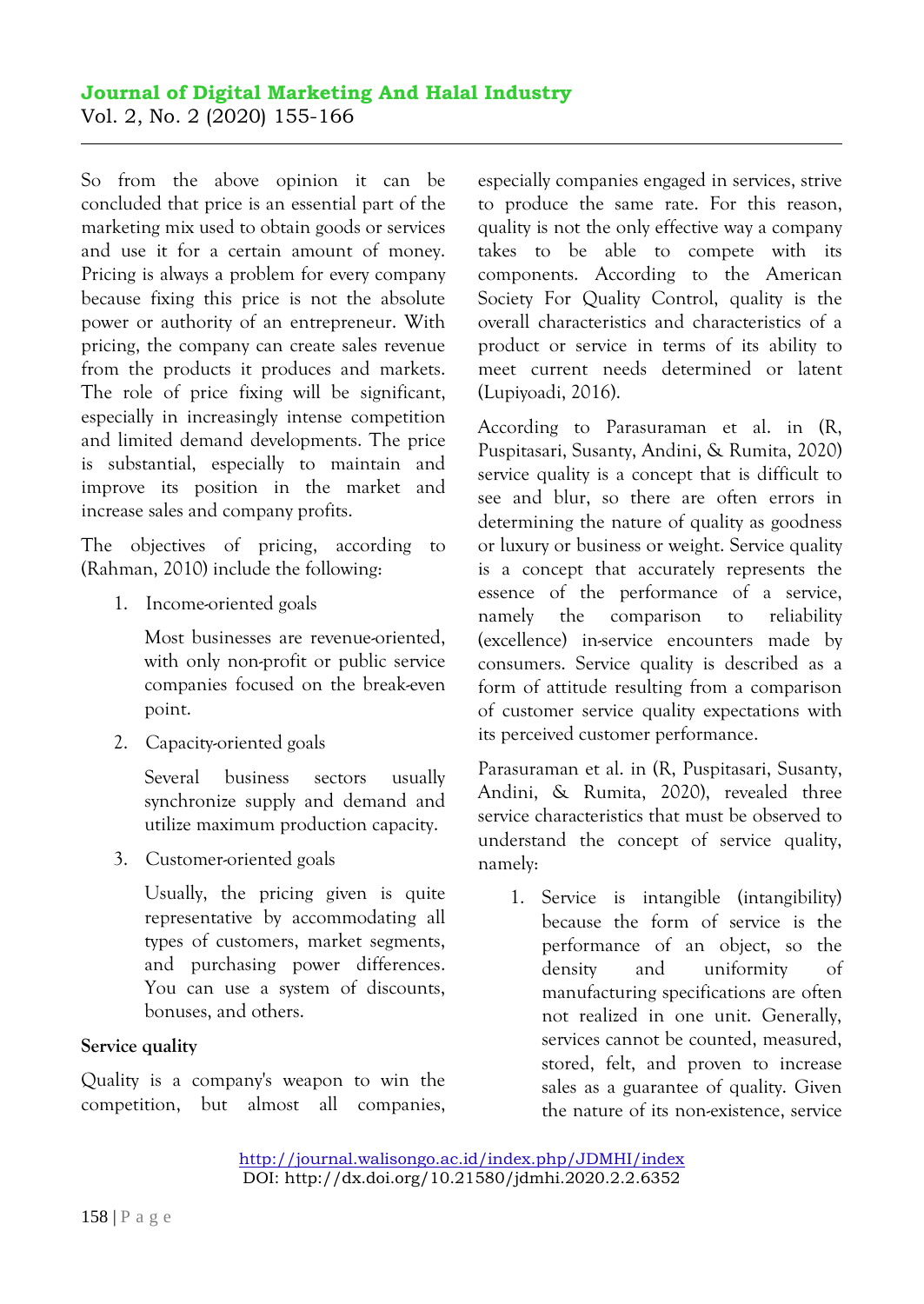companies often find it difficult to know how consumers perceive their services and evaluate their quality.

- 2. Especially labor-intensive services are heterogeneous (heterogeneity): their performance often varies from producer to producer. Consistency in service personnel's behavior is difficult to guarantee because what companies deliver to consumers may be entirely different from what consumers receive.
- 3. The process that occurs between the production and consumption of services cannot be separated. Consequently, the service's quality is not made at the manufacturer's location and then sent in full to the consumer.

### **Product quality**

Products are tangible or intangible objects that people can buy (Harjanto, 2009). According to Kotler and Armstrong (2008), the definition of product quality is a set of characteristic features of goods and services that have the ability to meet needs, which is an understanding of a combination of durability, reliability, accuracy, ease of maintenance, and other attributes of a product.

Products are everything that can be offered to the market to satisfy wants or needs (Kotler & Keller, 2009). Juran in (Kristiana 2014) product quality is the suitability of product use (fitness for help) to meet consumer needs and satisfaction. Nasution in (Sufiyanti, Sayutu, & Windarti, 2017) product quality is a dynamic condition related to products, people/labor, processes and tasks, and the environment that meets or exceeds consumer expectations. (Tjiptono, 2014) defines quality as the level of quality expected and control of diversity in achieving that quality fulfilling consumer needs; meanwhile, according to Kotler and Amstrong (2008), product quality is the ability of a product to carry out its functions, including durability, reliability, ease of operation and repair, and value attributes. From the definition above, it can be concluded that product quality is a condition in which consumers feel that they are compatible with a product or following the wishes expected to meet their needs.

### **Promotion**

A company in marketing its products needs to design and disseminate information about its presence, availability, product characteristics, and production conditions, and the benefits that customers / prospective customers can get for the products offered by the company. Promotional strategies carry out efforts to introduce products to the market. The concept used to introduce the product is a promotion mix that combines product advantages and persuades consumers to buy (Swastha, 2014).

The effort that needs to be done is through promotion as a series of overall marketing plans. This strategy is a communication process aimed at influencing consumer behavior towards making positive purchasing decisions for the company. Promotion, according to Mc. Charity & Perreault (quoted by Suwarni, 2009) "Promotion is information communication between sellers and prospective buyers or other parties in the channel to influence attitudes and behavior."

### **Location**

Determining a location for each business is an essential task for marketers because the wrong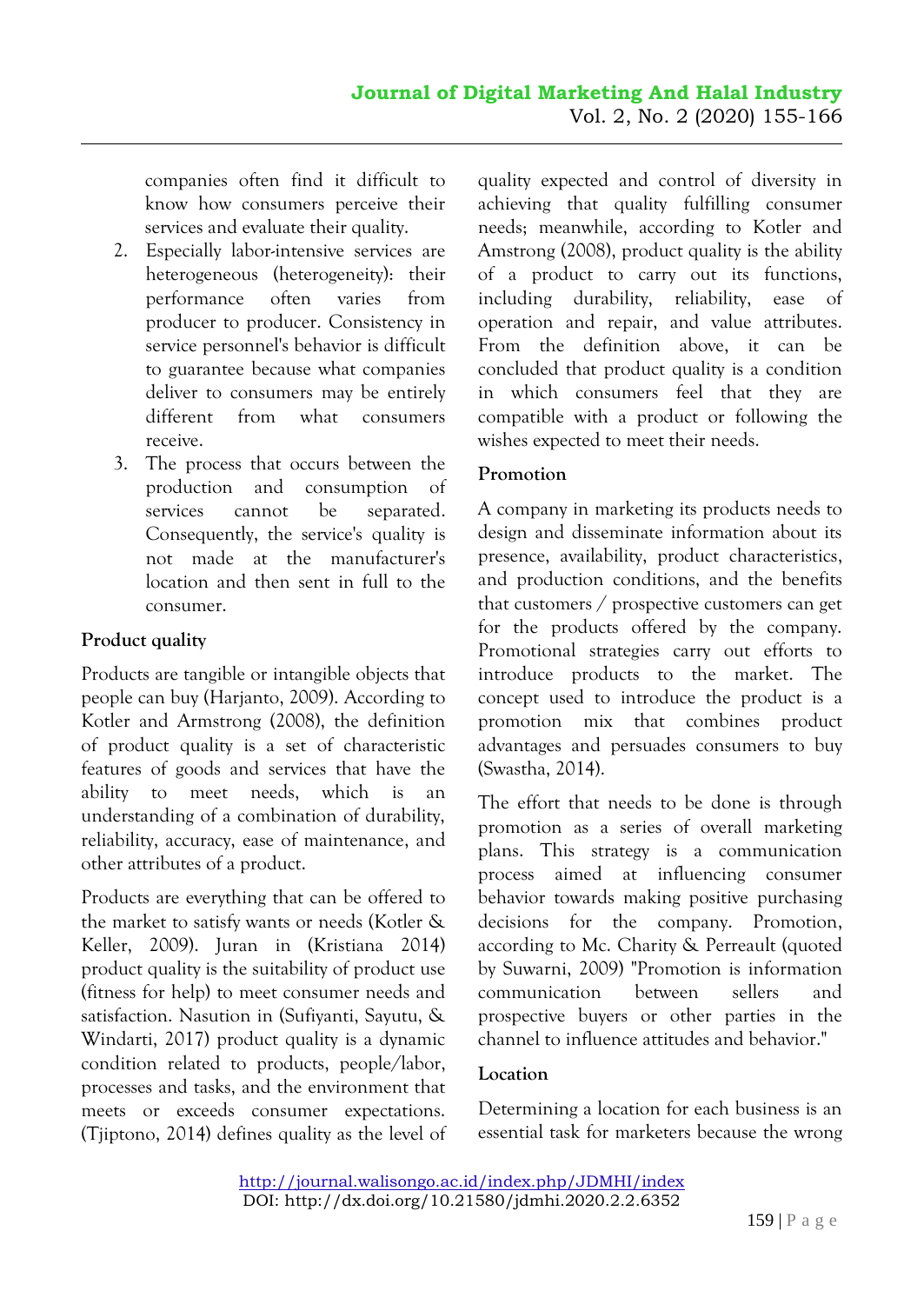decision can lead to failure before the company starts. Choosing a trading location is an important decision for a business that must persuade customers to come to the business to fulfill their needs.

The choice of location has a strategic function because it can help determine the achievement of the business entity's objectives. Location more explicitly means a physical place (Sriyadi, 1991). Site is the location or retail store in a strategic area to maximize profits (Basu Swasta and Irawan, 2003).

Meanwhile, according to (Lupiyoadi 2016) explained, the location is where the company must be headquartered to carry out operations. In this case, there are three types of interactions that affect the location, namely:

- 1. Consumers come to the service provider (company). If the situation is like this, then the location is significant. Companies should choose a place close to consumers so that it is easily accessible. In other words, it must be strategic;
- 2. Service providers visit consumers. In this case, location is not very important but what must be considered is that service delivery must remain of high quality;
- 3. Service providers and consumers do not meet in person, which means that service providers and consumers interact through specific means such as telephone, computer, and mail.

Based on this theory, a strategic location from consumers' reach, including transportation access, sales locations, and the distance from the shop to the house.

### **Customer Satisfaction**

Satisfaction is the level of feeling where a person states the comparison of the product's performance (service) received and expected (Kotler, 1997). The company gets many benefits by achieving a high level of customer satisfaction. High levels of customer satisfaction can increase customer loyalty, prevent customer turnover, reduce customer sensitivity to prices, reduce marketing failure costs, reduce operating costs caused by increasing the number of customers, increase advertising effectiveness, and improve business reputation (Fornell, 1992). Customer satisfaction's primary determinant is the customer perception of service quality (Zeithamal and Bitner, 1996).

According to Schnaars (Tjiptono 2014), the purpose of a business is to create satisfied consumers. Every person or organization (company) must work with internal and external consumers to meet their needs in collaboration with internal and external suppliers to create customer satisfaction. The creation of consumer aging can provide several benefits, including (Tjiptono 2003):

- 1. The company's relationship with consumers is harmonious
- 2. Provides a reasonable basis for repeat purchases
- 3. Can encourage consumer loyalty
- 4. Forms word of mouth recommendations that benefit the company
- 5. The profit earned increases.

## **The Method, data, and analysis**

The population is a generalization area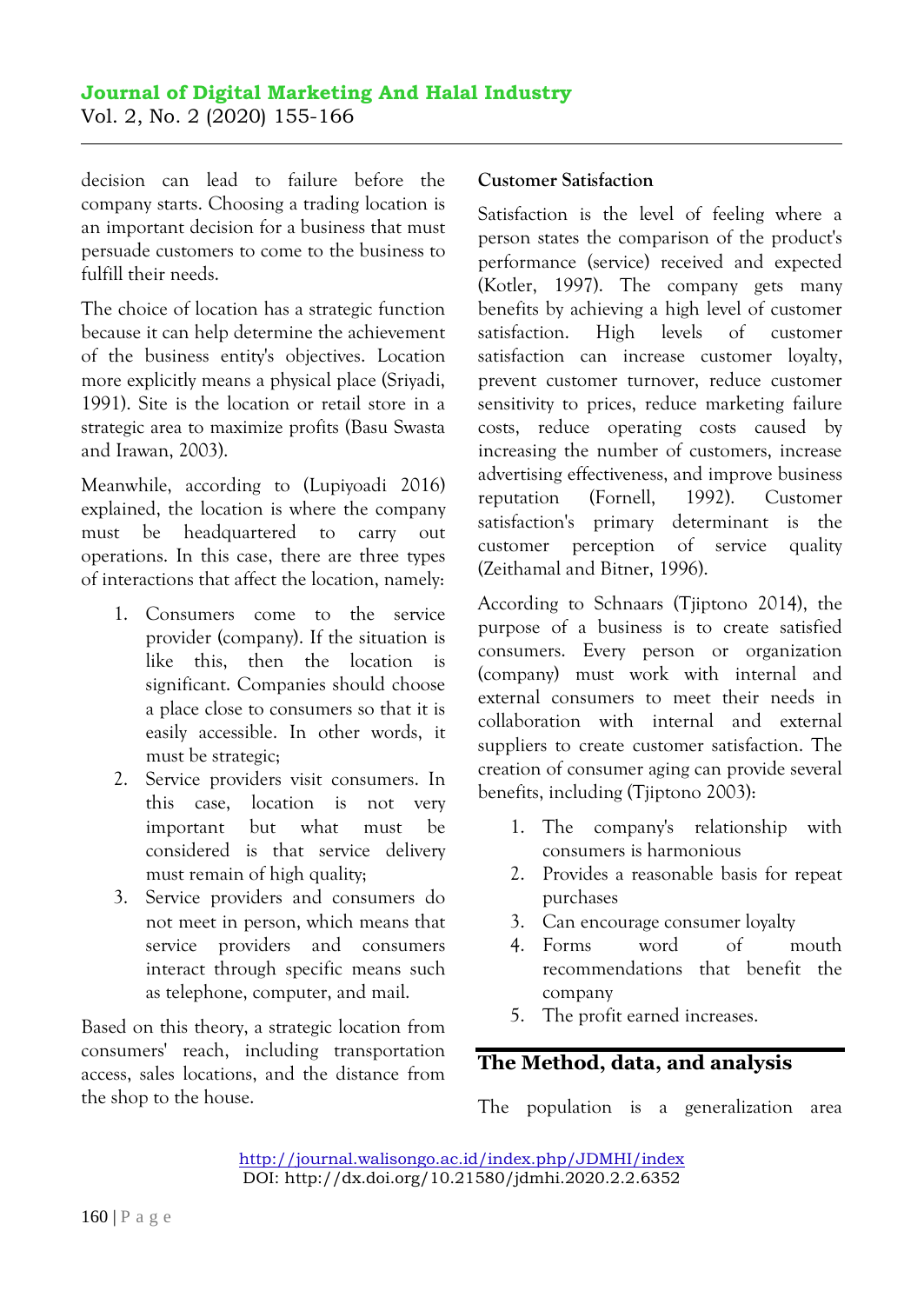consisting of objects/subjects with specific qualities and characteristics determined by the researcher to be studied. Sugiyono (2009) In this study, the population is an unknown number of consumers who visit the "P" Coffe.

Sampling was carried out using nonprobability sampling techniques, namely, by using purposive sampling. According to Sugiyono (2009), the nonprobability selection is a sampling technique that does not provide equal opportunities or opportunities for each element or member of the population to be selected as samples. This criterion is that every consumer who buys coffee at "P" coffee on his own will and is in the city of Semarang who has made a purchase can quickly become a sample member by distributing a questionnaire to each consumer. Based on the results of calculations using the Slovin formula, the number of samples used was 96.04. It is then rounded off to 96 respondents. So, the number of pieces that will be used in this study is 96 respondents. The research will be analyzed using multiple linear regression analysis methods. The data obtained from the field were then processed using SPSS 24.00.

# **Result and Discussion**

### **The Effect of Price on Customer Satisfaction "P" Coffee Semarang**

The price regression coefficient is 0.178. The price regression coefficient is positive, and it shows that every price increase is 1 (one), and the variable service quality, product quality, product diversity, promotion, location is 0 (fixed). The consumer satisfaction variable "P" Coffee has increased by 0.178.

Based on the statistical calculation results with

a partial test, the price positively and significantly affects consumer satisfaction "P" Coffee Semarang because it produces a significance value of 0.039  $\leq \alpha$  = 0.05. The hypothesis that has been formulated according to the results of the study, namely price, has a positive and significant effect on customer satisfaction "P" Coffee Semarang.

The price of food and beverages offered by "P" Coffee Semarang follows the quality, taste, and portion given. Meanwhile, the price offered is quite competitive with other food stalls, which shows that the price is not much different from other food stalls. Apart from that, the cost of food and beverages offered is affordable for consumers' purchasing power. This shows that customer satisfaction is significant so that there is still enough money to spend from the income they have to eat and drink at "P" Coffee Semarang. The research is in line with the study conducted by Saradissa (2015), which states that price has a positive effect on consumer butterflies Ijen Café N Resto Surabaya. Likewise, with the research of Runtunguwu et al. (2014), the price has a positive impact on user satisfaction of café and restaurant cabana Manado.

### **Effect of Service Quality on Customer Satisfaction "P" Coffee Semarang**

Service quality regression coefficient of 0.211. The service quality regression coefficient is positive, and it shows that each quality increase is 1 (one), and the price variable, product quality, product diversity, promotion, location is 0 (fixed). The consumer satisfaction variable "P" Coffee has increased by 0.211. The results of statistical calculations with partial tests show that service quality has a positive and significant effect on customer satisfaction "P" Coffee Semarang because it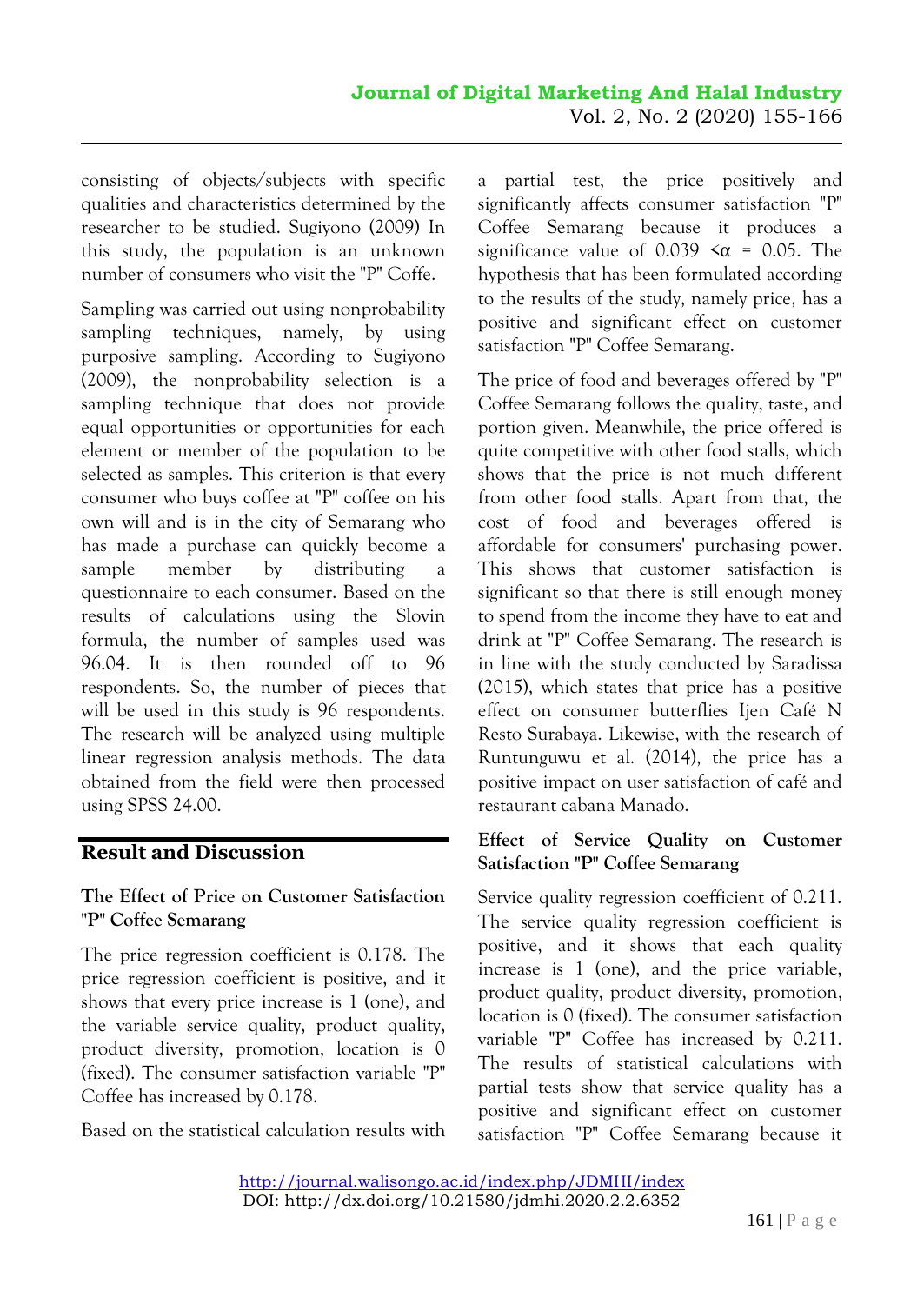produces a significance value of 0.017  $\leq \alpha$  = 0.05. The hypothesis formulated following the results of research, namely service quality, has a positive and significant effect on customer satisfaction "P" Coffee Semarang.

This indicates that the higher the service quality of "P" Coffee Semarang to the level of responsiveness of "P" Coffee Semarang employees, the positive reliability of "P" Coffee Semarang employees in the minds of consumers, guarantees for users, comfort in using "P" Coffee Semarang facilities. , the cleanliness of "P" Coffee Semarang, and the level of availability of a good "P" Coffee Semarang facility, the better the level of service quality capability in arousing consumer liking, consumer confidence, and consumer satisfaction for visiting "P" Coffee Semarang.

This study's results are in line with previous research by Nainggolan et al. (2016) that service quality positively affects customer satisfaction at Stove Syndicate Café customers in Semarang. This shows that coffee service providers' reliability can be seen from the accuracy in delivering customer orders. Responsiveness in the presentation and service to consumers' wants and needs can improve service quality, thus affecting customer satisfaction.

#### **The Effect of Product Quality on Customer Satisfaction "P" Coffee Semarang**

The product quality regression coefficient is 0.147. The product quality regression coefficient is positive. It shows that every increase in the product quality variable is 1 (one), and the price variable, service quality, product diversity, promotion, location is 0 (fixed). The consumer satisfaction variable "P" Coffee has increased amounted to 0.147.

Based on the statistical calculation results with partial tests, product quality has a positive and significant effect on customer satisfaction "P" Coffee Semarang because it produces a significance value of 0.041  $\leq \alpha$  = 0.05. The hypothesis formulated following the results of research, namely product quality has a positive and significant effect on customer satisfaction "P" Coffee Semarang.

Product quality is the overall quality or superiority of a product or service expected by the customer. The quality of food and drinks served by "P" Coffee Semarang has the menu's suitability, features, and pleasing aesthetics in terms of shape and taste. This quality makes the assessment of consumer satisfaction high so that consumers want to visit "P" Coffee Semarang. This study's results are in line with previous research conducted by (Habibah & Sumiati, 2016). The product quality has a positive effect on consumer satisfaction in KOPIKITA Semarang consumers. The analysis of Ransunali et al. (2015) product quality positively affects user satisfaction at the Ocean 27 Manado Restaurant.

### **Effect of Product Diversity on Customer Satisfaction "P" Coffee Semarang**

The product quality regression coefficient is 0.183. The product quality regression coefficient is positive, it shows that every increase in the product diversity variable is 1 (one) and the price variable, service quality, product quality, promotion, location is 0 (fixed), then the consumer satisfaction variable "P" Coffee has increased. amounting to 0.183. Based on the results of statistical calculations with partial tests, product diversity has a positive and significant effect on customer satisfaction "P" Coffee Semarang because it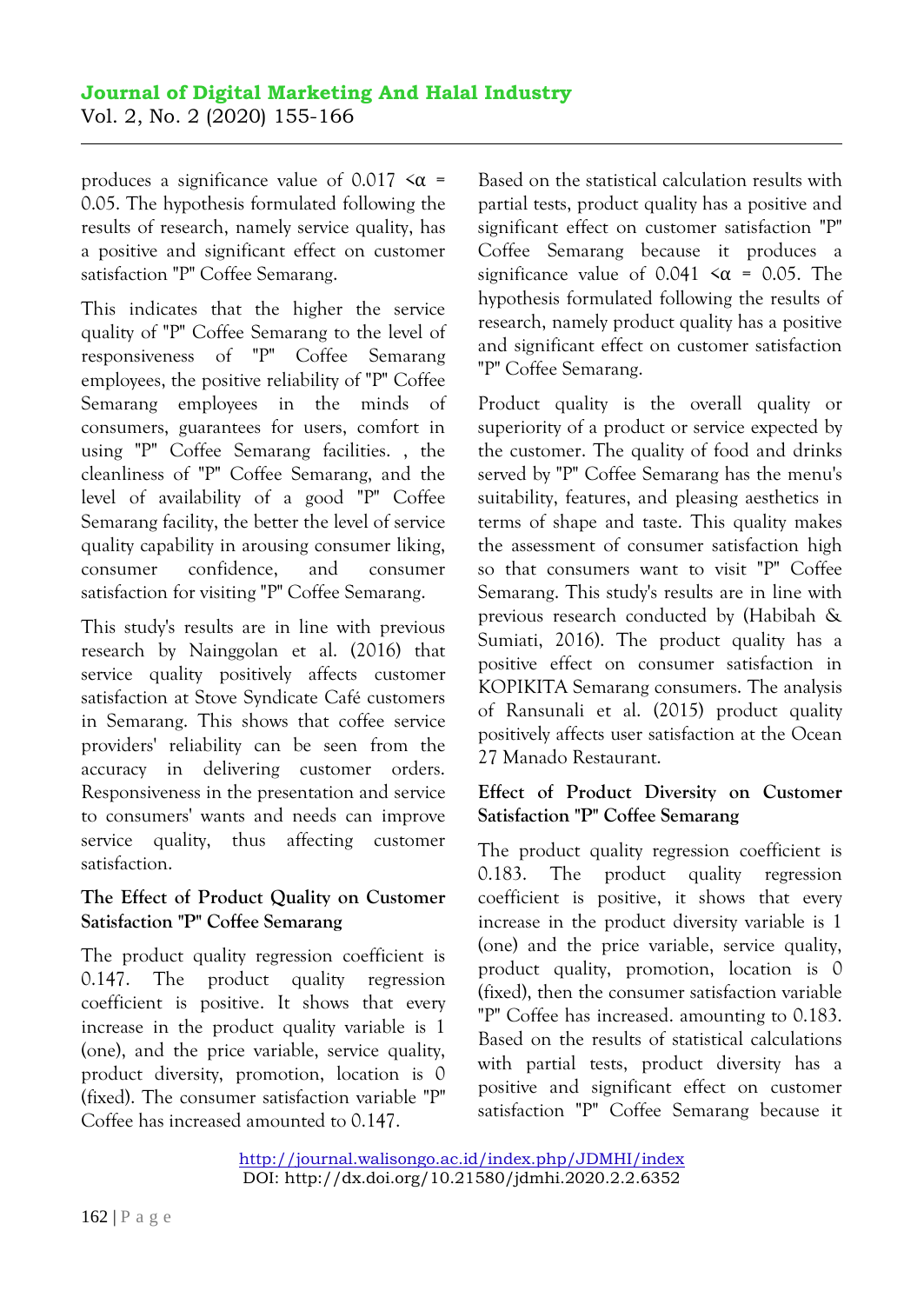produces a significance value of 0.043  $\leq \alpha$  = 0.05. So that the hypothesis that has been formulated in accordance with the results of the study, namely product diversity has a positive and significant effect on customer satisfaction "P" Coffee Semarang. According to Kotler (2007) product diversity is a collection of all products and goods offered by certain sellers to buyers. The consumer assessment of "P" Coffee Semarang on product diversity shows that the completeness of the product, product brand, size variation, and product quality variation on offer is still standard. However, the product design offered by "P" Coffee Semarang is very attractive to consumers, this is quite influential on consumer satisfaction. The results of this study are in line with previous research conducted by Nainggolan (2016), which states that product diversity has a positive and significant effect on customer satisfaction.

### **The Effect of Promotion on Customer Satisfaction "P" Coffee Semarang**

The promotion regression coefficient is 0.167. The promotion regression coefficient is positive. It shows that every increase in the promotion variable is 1 (one) and the price variable, service quality, product quality, product diversity, location is 0 (fixed), the promotion variable "P" Coffee has increased by 0.167. The results of statistical calculations with partial tests show that promotion has a positive and significant effect on consumer satisfaction "P" Coffee Semarang because it produces a significance value of 0.044  $\leq \alpha$  = 0.05. The hypothesis that has been formulated according to the results of the study, namely promotion, has a positive and significant effect on customer satisfaction "P" Coffee Semarang. According to Stanton (1994), advertising is an

element in the sales mix that affects the purchasing decision. The strong influence of promotion on the decision of visitors to visit "P" Coffee Semarang, because consumers think that the promotions carried out by "P" Coffee Semarang provide interesting enough pictures and designs, so consumers are curious to get information and visit "P" Coffee Semarang. This directly shows that the promotion that has been carried out by the manager of "P" Coffee Semarang affects customer satisfaction. This is in line with research conducted by (Kristiana 2014), which shows that promotion has a significant effect on customer satisfaction.

### **The Effect of Location on Customer Satisfaction "P" Coffee Semarang**

The location regression coefficient is positive. It shows that every increase in the location variable is 1 (one) and the price variable, service quality, product quality, product diversity, and promotion is 0 (fixed). The location variable "P" Coffee has increased by 0.149. Based on the statistical calculation results with partial tests, the location positively and significantly affects consumer satisfaction "P" Coffee Semarang because it produces a significance value of 0.034  $\leq \alpha$  = 0.05. The hypothesis that has been formulated according to the results of the study, namely location, has a positive and significant effect on customer satisfaction "P" Coffee Semarang. This indicates that the more strategic the area, the higher customer satisfaction.

Conversely, the less strategic, the lower customer satisfaction "P" Coffee Semarang. Strategic location is a good location, and it affects the existence of various kinds of other businesses/activities, both economic and social. The location of "P" Coffee Semarang is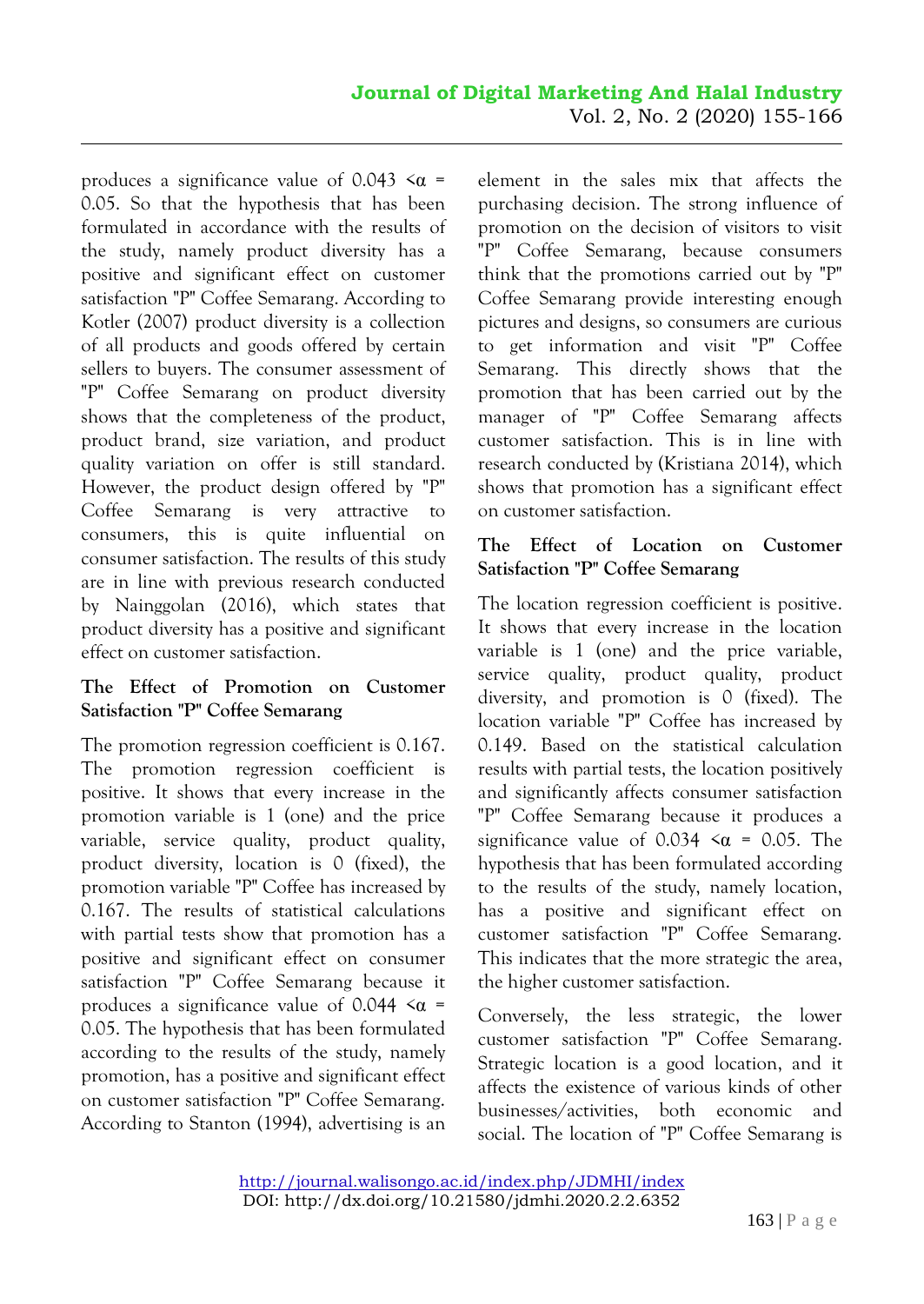very strategic because it is easy to reach, and the road conditions are wide so that it is easy to pass by two-wheeled or four-wheeled vehicles. The location of "P" Coffee Semarang is also easy to find or search using the Google Map (GPS) application. This is because it is close to the city center, and there are clear directions to the location, making it easier for consumers to go to "P" Coffee Semarang. The place to do business is an essential task for entrepreneurs because, in the right location, a company will be more successful than other entrepreneurs who are less strategically located even though they sell the same product. According to Peter (2000), a good location will guarantee fast access and attract many consumers and is strong enough to change consumer shopping and purchasing patterns. This is supported by research conducted (Nazah et al., 2017), which states that location has a positive and significant effect on customer satisfaction.

## **Conclusion**

Data analysis and discussion results show that price, service quality, product quality, product diversity, promotion, and location have a positive and significant effect because all independent variables have a considerable probability value <0.05. The coefficient of determination showed 0.845 or 84.5%.

### **Recommendations**

"P" Coffee Semarang parties need to increase the variety of products in the form of completeness, brand, and type. The "P" Coffee Semarang party needs to provide a particular parking area to feel comfortable because "P" Koffie is located in a shopping area, which results in the lack of parking for consumers.

#### **References**

- Alim, S. A., Mawardi, M. K., & Bafadhal, A. S. (2018). Pengaruh Persepsi Label Halal Dan Kualitas Produk Terhadap Keputusan Pembelian Produk Fesyen Muslim ( Survei pada Pelanggan Produk Zoya Muslim di Kota Malang ). *Jurnal Administrasi Bisnis*.
- Amir, M. (2018). Pengaruh Kualitas Produk Terhadap Kepuasan Konsumen Pengguna Notebook Acer Pada PT. Genius Alva Makassar. *E-Journal STIE Nobel*.
- Furkoni, R. A., Hartini, S., & Andria, F. (2019). Hubungan Kualitas Pelayanan Dengan Kepuasan Pelanggan Pada CV. Bengkel Barokah Motor Bogor. *Jurnal Online Mahasiswa*.
- Habibah, U., & Sumiati. (2016). Pengaruh Kualitas Produk dan Harga Terhadap Keputusan Pembelian Produk Kosmetik Wardah di Kota Bangkalan Madura. *Jurnal Ekonomi Dan Bisnis*.
- Kotler, Philip,. Keller, K. L. (2016). *Marketing Management* (15th ed.). Pearson Prentice.
- Kotler, P. (1997). *Manajemen PemasaranEdisi Bahasa Indonesia jilid satu*. Prentice Hall.
- Kristiana, D. (2014). Pengaruh Kualitas Produk Terhadap Kepuasan Pelanggan Di Rumah Makan "Lesehan 88" Madiun. EQUILIBRIUM. *Jurnal Ilmiah Ekonomi Dan Pembelajarannya*.
- Lupiyoadi. (2016). *Manajemen Pemasaran Jasa Berbasis Kompetensi*. Salemba Empat.
- Nazah, I. S., Hartati, T., & Siambaton, E.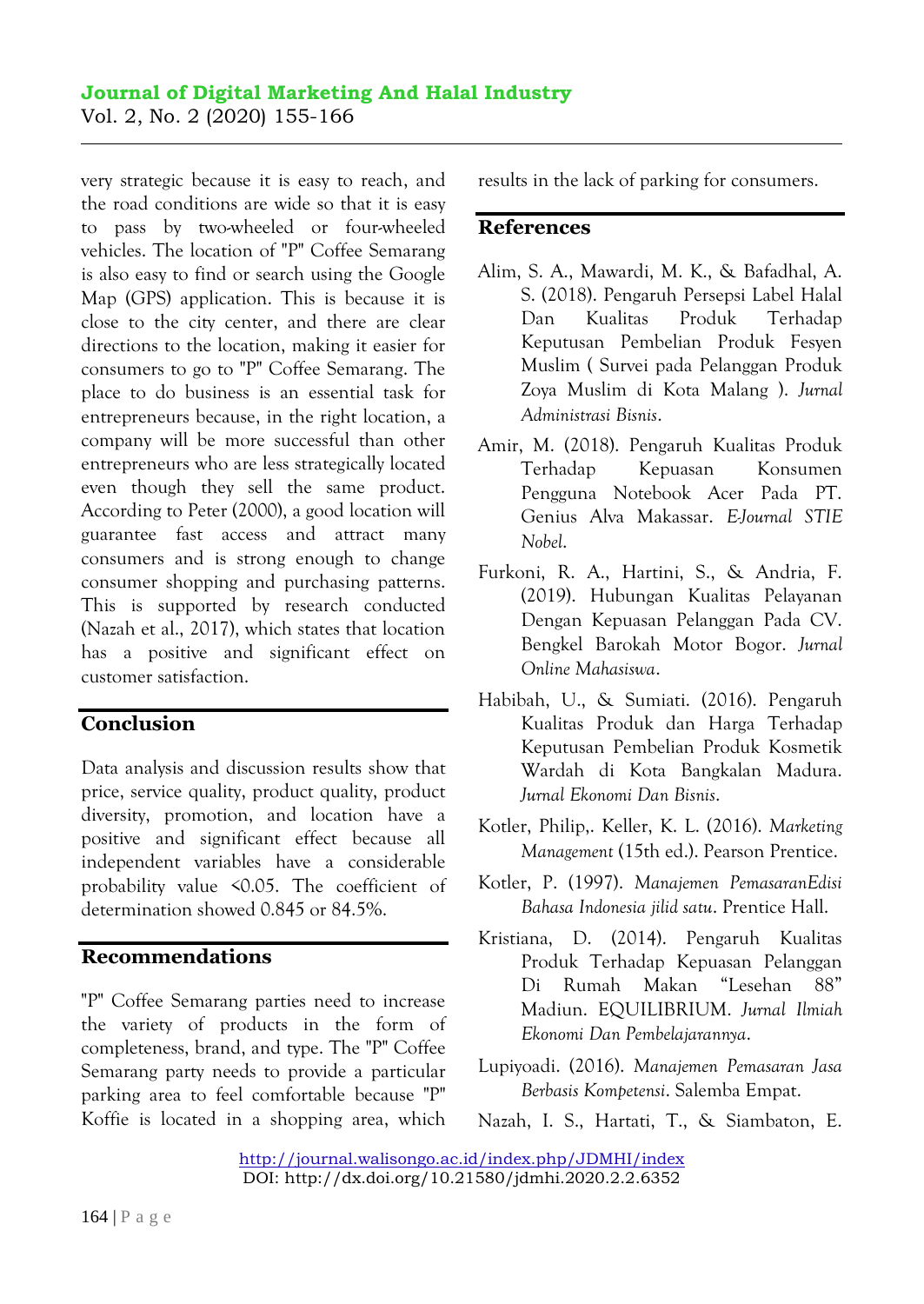(2017). Pengaruh Atribut Produk Terhadap Keputusan Pembelian Iphone. *Jurnal Epigram*.

- R, Z. F., Puspitasari, N. B., Susanty, A., Andini, A. R., & Rumita, R. (2020). Analisis Logistic Service Quality Untuk Meningkatkan Kualitas Layanan Jasa Pengiriman JNE Express. *Jurnal Teknik Industri*.
- Rahman, A. (2010). *Panduan Pelaksanaan Administrasi Pajak Untuk Karyawan, Pelaku Bisnis, dan Perusahaan*. Nuansa.
- Sufiyanti, E., Sayutu, A. J., & Windarti, A. O. (2017). Tingkat Kepuasan Konsumen Terhadap Kualitas Pelayanan Minimarket. *Jurnal Riset Bisnis Dan Investasi*.
- Sugiyono. (2017). *In Metode Penelitian Kuantitatif, Kualitatif, dan R&D*. CV Alfabeta.
- Swastha, B. (2002). *Manajemen Pemasaran*. Liberty.
- Tjiptono, F. (2014). *Pemasaran Jasa - Prinsip, Penerapan, dan Penelitian*. Andi Offset.